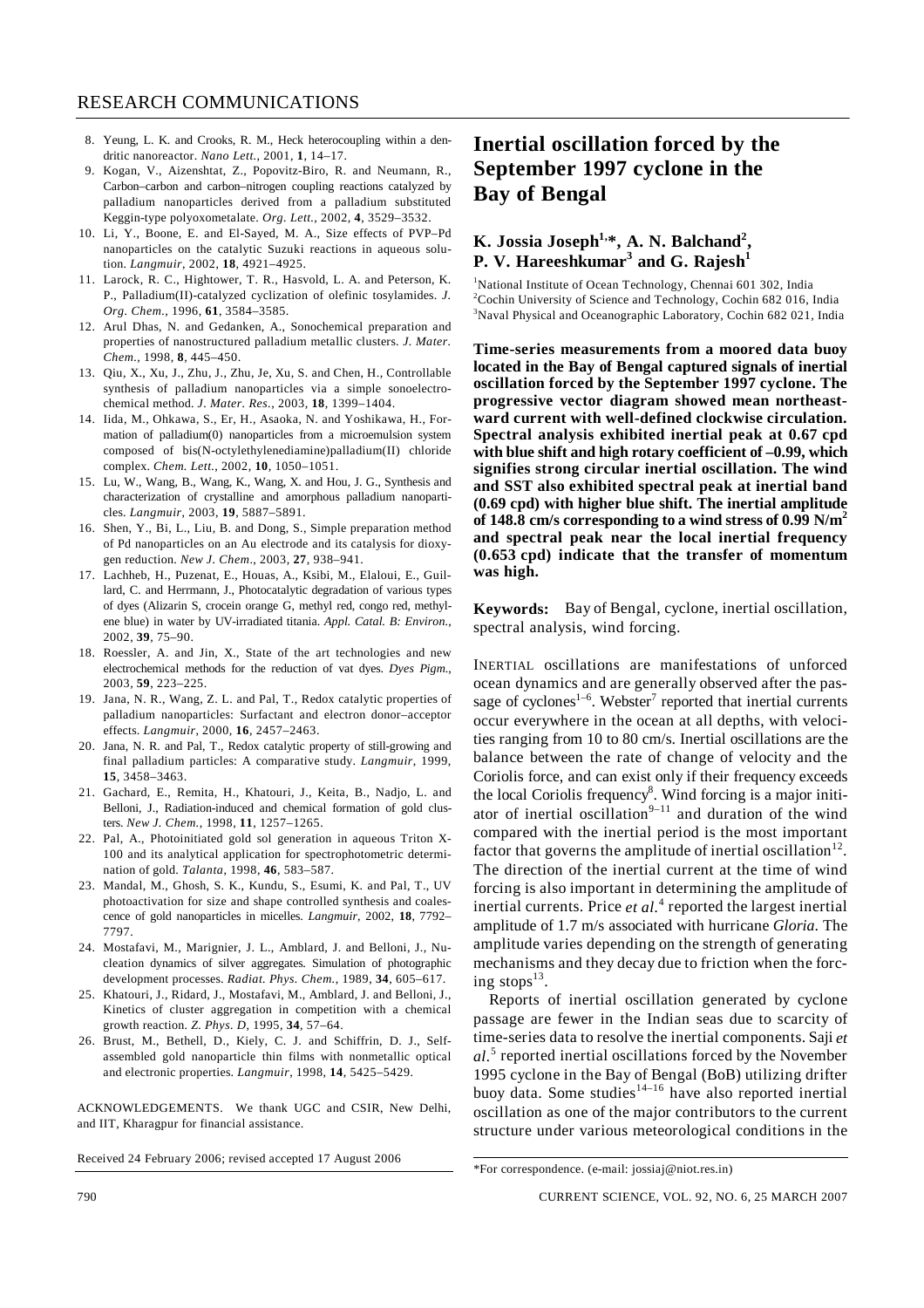Indian seas. The present study reports a brief account of upper-ocean response and the characteristics of inertial oscillation associated with the September 1997 cyclone in the BoB.

 Three-hourly observations of wind, current and sea surface temperature (SST) during 15 September to 21 October 1997 from a moored data buoy (DS4) located in the northern BoB (19°00′10″N, 88°59′34″E) at a depth of 1700 m are utilized in this study (Figure 1). Wind observations made at a height of 3 m above the sea surface are extrapolated to 10 m height and wind stress is computed following Yelland and Taylor<sup>17</sup>. Current observations are made at a depth of 2.5 m below the sea surface.

 A depression was formed southeast of Machilipatnam by 00:00 UTC at 15.5°N and 82.5°E on 23 September 1997, which intensified into a deep depression by 12 UTC and started moving northward. The system attained cyclonic strength by 24 September and became a severe cyclonic storm by 27 September before landfall at Bangladesh coast (Figure 1). The met-ocean data collected from DS4 buoy which was located 82 nautical mile (nm) to the right of the cyclone track, captured the variability induced by this system.

 Wind observations exhibit gradual reversal in wind direction from southwesterly to northeasterly, characterizing the transition period. Wind speed before the cyclone exhibited moderate wind, which reached as high as 20 m/s (06 UTC on 26 September) with corresponding wind stress of 0.99  $N/m<sup>2</sup>$  during the passage of the cyclone and thereafter decreased to an average speed of 5 m/s (Figure 2).

 The response of the ocean surface to the passage of the cyclone is dependent on a number of air–sea parameters.



Figure 1. Cyclone track and data buoy location during the September 1997 cyclone in the Bay of Bengal.

CURRENT SCIENCE, VOL. 92, NO. 6, 25 MARCH 2007 791

Intense, slowly moving hurricanes cause the largest response with a rightward bias<sup>4,18</sup>. The system moved with a moderate speed of  $\sim$  5.5 m/s when it crossed the buoy 82 nm away from it as a cyclonic storm. It has been noticed that SST exhibited a slight warming trend before the passage of the cyclone with significant diurnal oscillation (Figure 3). SST recorded a maximum of 31.04°C on 22 September, followed by a drop of more than 2°C, attributed to the location of the buoy on the right side of the track along with moderate speed of the cyclone. SST had almost regained the pre-cyclone condition within a period of two weeks. The amplitude of diurnal oscillation in SST was much less after the passage of the cyclone.

 Surface-current observations during the study period exhibit intriguing features with clockwise rotation. Northnortheastward current with an average speed of 38 cm/s is observed at the data buoy location before the passage of the cyclone. The speed increased rapidly and reached a maximum value of 148.8 cm/s on 26 September (Figure 3). There is a time lag between the maximum wind stress (speed) and maximum current speed observed at the buoy location. The exact time lag to respond to wind forcing could not be estimated due to the coarse sampling interval of 3 h. Clockwise rotation in current direction with a periodicity of ~36 h was observed during the period from 26 September to 15 October. The rotation which started simultaneously with the arrival of the cyclone and the period matching the local inertial period, suggests the presence of inertial oscillation forced by the cyclone.

 Progressive vector diagram (PVD) is utilized to identify the mean flow and the extent of clockwise rotation in surface current. PVD indicates mean flow towards the northeast with seven well-defined cycles (Figure 4). The inertial oscillation started on 25 September and continued till 19 October (three weeks) without significant change in mean direction. The maximum radius of oscillation observed was  $\approx$  20 km.

 Among the various methods of spectral analysis, rotary spectral analysis is ideal to estimate the dominant frequencies in vector measurements. Rotary spectrum as explained in Gonella<sup>19</sup> is used to find the frequency of inertial oscillation. However, the sign of the rotary coefficient differs from that of Gonella, to link the clockwise rotation with negative rotary coefficient<sup>20</sup>.

 The rotary spectrum of the current at the buoy site during the passage of the cyclone indicated the presence of inertial oscillation with significant peak at the inertial band in the clockwise component  $(S^-)$  and considerable difference between the positive and negative rotary components (Figure 5). The rotary coefficient, which indicates the strength and type of inertial oscillation at the time of inertial peak is –0.99, which indicates strong circular inertial oscillation. The inertial frequency (period) observed at the buoy site is 0.67 cpd (36 h), which is higher (lower) than the local inertial frequency of 0.653 cpd (36.75 h) and hence shows a blue shift.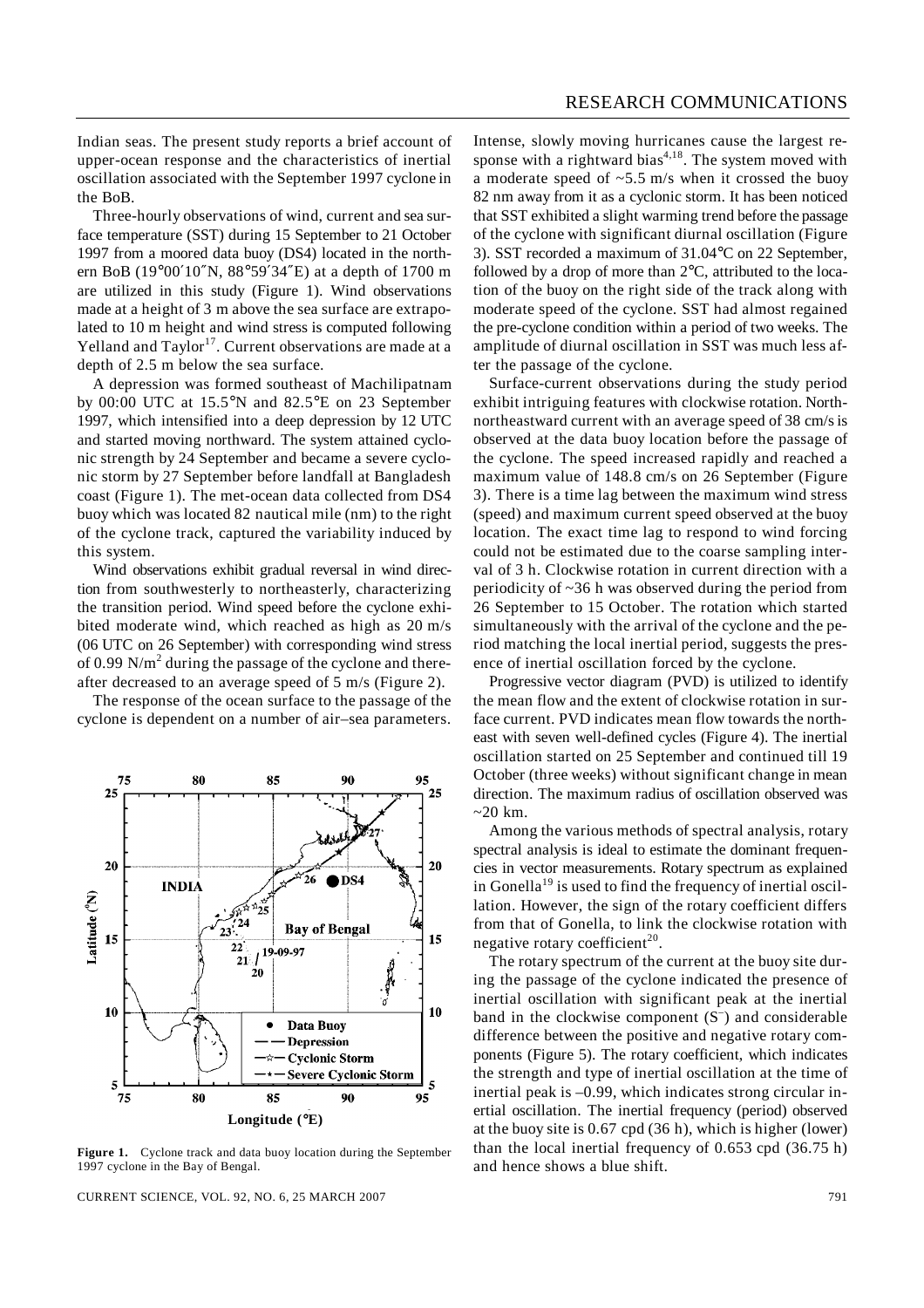

**Figure 2.** Wind speed, direction and wind stress at DS4 during the September 1997 cyclone.



Figure 3. Time series of current speed (CS), direction (CD) and SST at DS4 during the September 1997 cyclone.



Figure 4. Progressive vector diagram of surface current at DS4 during the September 1997 cyclone.

 The software for wavelet analysis provided by Torrence and  $Compo<sup>21</sup>$  is used to compute the Morlet wavelet spectrum of current vectors to identify the time-dependent sig-



Figure 5. Rotary spectra of surface current at DS4 during the September 1997 cyclone.

nal characteristics of inertial oscillation. It has been observed that maximum energy is observed in the inertial band from 25 September to 7 October (Figure 6). However,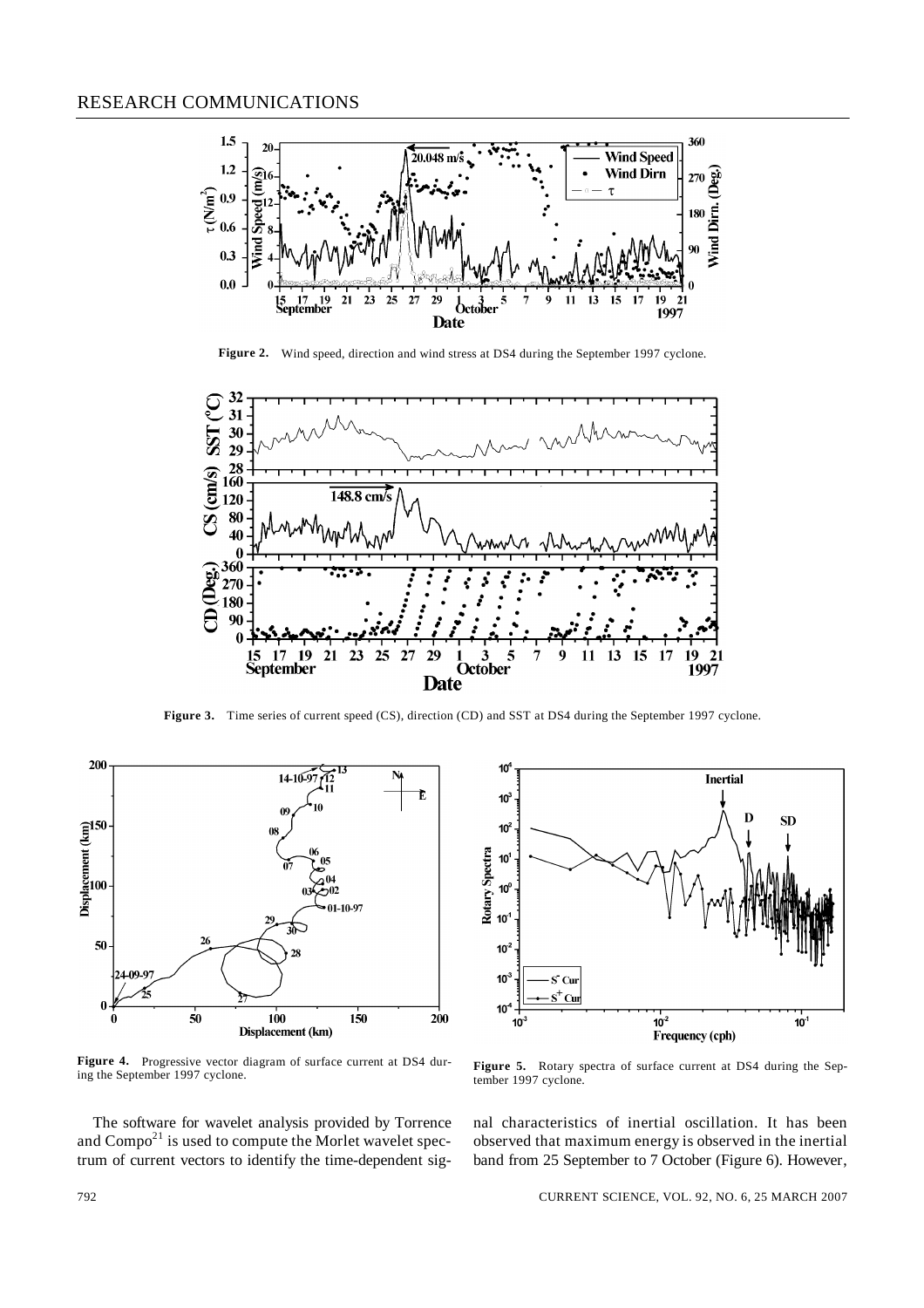

Figure 6. Wavelet spectra of surface current vectors at DS4 during the September 1997 cyclone.



**Figure 7.** Rotary spectra of wind at DS4 during the September 1997 cyclone.



**Figure 8.** Power spectrum of SST at DS4 during the September 1997 cyclone.

the zonal component exhibits inertial oscillation even during the end of the observational period. Semidiurnal oscillation is not observed during the event of inertial oscillation.

 Spectral analysis of wind and SST was carried out to find the possible oscillations in the inertial band. The rotary spectrum of the wind during the study period exhibited a spectral peak in the inertial band (0.69 cpd) with higher blue shift (Figure 7). The corresponding rotary coefficient of –0.83 supports the role of wind force in generating the inertial oscillation. Inertially rotating wind vector with periodicity equal to or less than half the inertial period enhances the amplitude of the inertial oscillation<sup>10,14</sup>. Presence of significant diurnal oscillation in the wind provided a favourable condition for the generation of inertial oscillation. Power spectrum analysis of SST indicated strong diurnal oscillation and weak signals in the near inertial period at  $0.69$  cpd (Figure 8). Price<sup>18</sup> reported nearinertial oscillation in SST as the signature of horizontal advection of SST, which plays a significant role in the upperocean heat balance.

 The present study reports the ocean response and the characteristics of inertial oscillation generated by the tropical cyclone. The inertial peak in surface current is observed at 0.67 cpd with a blue shift. Jacobs *et al.*<sup>3</sup> reported that the blue shift in inertial oscillation is due to the presence of internal waves. Due to lack of subsurface measurements, the present study could not address the vertical/horizontal transfer of inertial energy. Comparatively high inertial amplitude of 148.8 cm/s corresponding to a wind stress of 0.99  $N/m^2$  and the spectral peak near the local inertial frequency indicate that transfer of momentum was high<sup>12</sup>. The moderate speed of the system, inertially rotating wind vector along with the location of the buoy which was on the right side of the track, together contributed to the observed high inertial amplitude.

<sup>1.</sup> Brink, K. H., Observations of the response of thermocline currents to a hurricane. *J. Phys. Oceanogr.*, 1989, **19**, 1017–1022.

<sup>2.</sup> Firing, E., Lien, R. C. and Muller, P., Observations of strong inertial oscillations after the passage of tropical cyclone Ofa. *J. Geophys. Res.*, 1997, **102**, 3317–3322.

<sup>3.</sup> Jacobs, G. A., Book, J. W., Perkins, H. T. and Teague, W. J., Inertial oscillations in the Korea Strait. *J. Geophys. Res.*, 2001, **106**, 26943–26958.